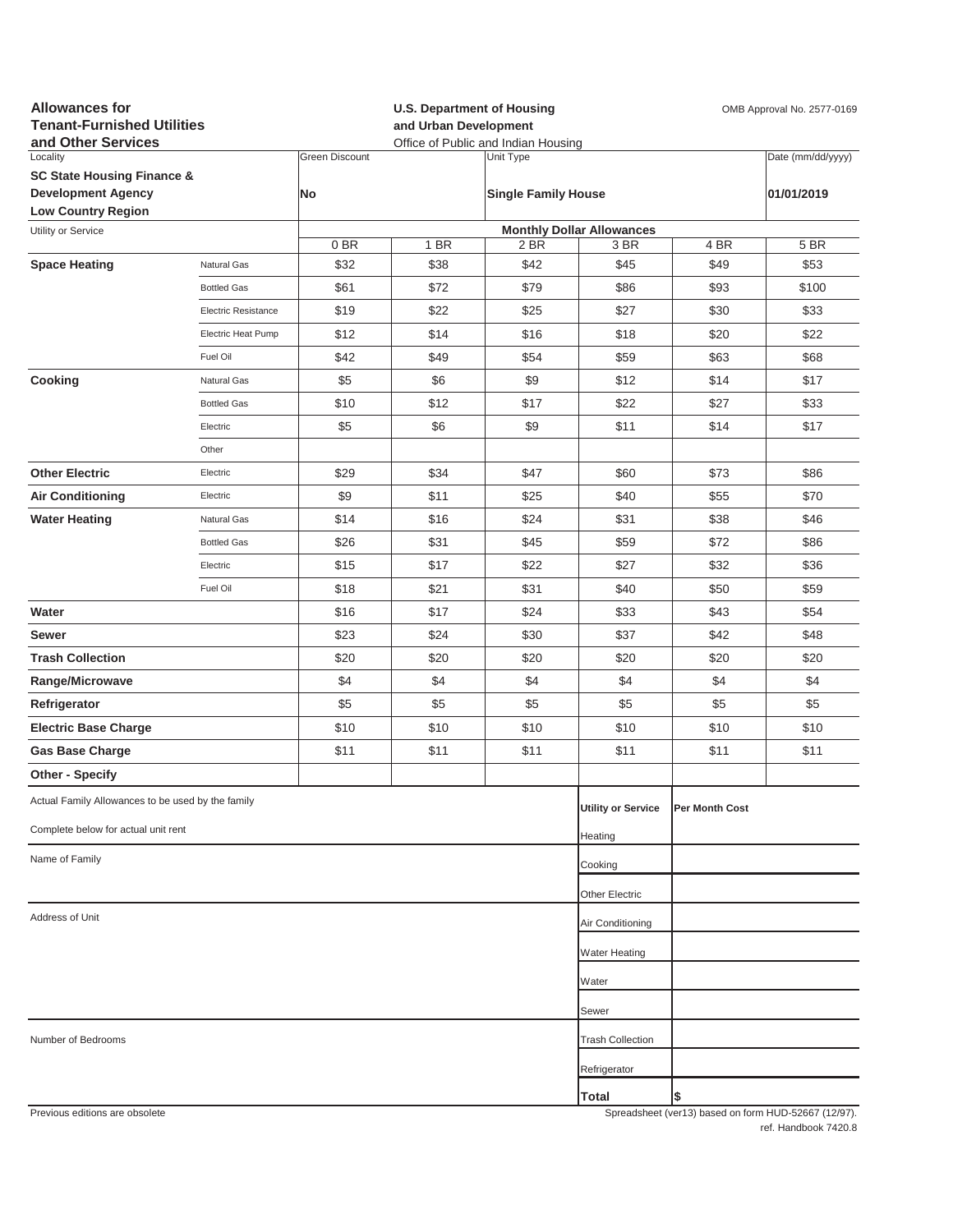| <b>Allowances for</b><br><b>Tenant-Furnished Utilities</b><br>and Other Services |                            |                       | and Urban Development | <b>U.S. Department of Housing</b><br>Office of Public and Indian Housing | OMB Approval No. 2577-0169       |                       |                                                     |
|----------------------------------------------------------------------------------|----------------------------|-----------------------|-----------------------|--------------------------------------------------------------------------|----------------------------------|-----------------------|-----------------------------------------------------|
| Locality                                                                         |                            | <b>Green Discount</b> |                       | Unit Type                                                                |                                  |                       | Date (mm/dd/yyyy)                                   |
| <b>SC State Housing Finance &amp;</b>                                            |                            |                       |                       |                                                                          |                                  |                       |                                                     |
| <b>Development Agency</b><br><b>Low Country Region</b>                           |                            | <b>ENERGY STAR</b>    |                       | <b>Single Family House</b>                                               |                                  |                       | 01/01/2019                                          |
| Utility or Service                                                               |                            |                       |                       |                                                                          | <b>Monthly Dollar Allowances</b> |                       |                                                     |
|                                                                                  |                            | 0BR                   | 1 BR                  | 2 BR                                                                     | 3 BR                             | 4 BR                  | 5 BR                                                |
| <b>Space Heating</b>                                                             | Natural Gas                | \$26                  | \$31                  | \$34                                                                     | \$37                             | \$40                  | \$43                                                |
|                                                                                  | <b>Bottled Gas</b>         | \$50                  | \$59                  | \$64                                                                     | \$70                             | \$76                  | \$82                                                |
|                                                                                  | <b>Electric Resistance</b> | \$16                  | \$19                  | \$21                                                                     | \$23                             | \$25                  | \$27                                                |
|                                                                                  | Electric Heat Pump         | \$10                  | \$11                  | \$14                                                                     | \$15                             | \$16                  | \$18                                                |
|                                                                                  | Fuel Oil                   | \$34                  | \$40                  | \$44                                                                     | \$48                             | \$52                  | \$56                                                |
| Cooking                                                                          | Natural Gas                | \$4                   | \$5                   | \$7                                                                      | \$10                             | \$12                  | \$14                                                |
|                                                                                  | <b>Bottled Gas</b>         | \$8                   | \$10                  | \$14                                                                     | \$18                             | \$22                  | \$27                                                |
|                                                                                  | Electric                   | \$4                   | \$5                   | \$7                                                                      | \$9                              | \$12                  | \$14                                                |
|                                                                                  | Other                      |                       |                       |                                                                          |                                  |                       |                                                     |
| <b>Other Electric</b>                                                            | Electric                   | \$23                  | \$28                  | \$38                                                                     | \$49                             | \$60                  | \$71                                                |
| <b>Air Conditioning</b>                                                          | Electric                   | \$8                   | \$9                   | \$20                                                                     | \$33                             | \$45                  | \$57                                                |
| <b>Water Heating</b>                                                             | Natural Gas                | \$11                  | \$13                  | \$19                                                                     | \$25                             | \$31                  | \$37                                                |
|                                                                                  | <b>Bottled Gas</b>         | \$22                  | \$25                  | \$37                                                                     | \$48                             | \$59                  | \$71                                                |
|                                                                                  | Electric                   | \$12                  | \$14                  | \$18                                                                     | \$22                             | \$26                  | \$30                                                |
|                                                                                  | Fuel Oil                   | \$15                  | \$17                  | \$25                                                                     | \$33                             | \$41                  | \$48                                                |
| Water                                                                            |                            | \$16                  | \$17                  | \$24                                                                     | \$33                             | \$43                  | \$54                                                |
| Sewer                                                                            |                            | \$23                  | \$24                  | \$30                                                                     | \$37                             | \$42                  | \$48                                                |
| <b>Trash Collection</b>                                                          |                            | \$20                  | \$20                  | \$20                                                                     | \$20                             | \$20                  | \$20                                                |
|                                                                                  |                            |                       |                       |                                                                          |                                  |                       |                                                     |
| Range/Microwave                                                                  |                            | \$4                   | \$4                   | \$4                                                                      | \$4                              | \$4                   | \$4                                                 |
| Refrigerator                                                                     |                            | \$5                   | \$5                   | \$5                                                                      | \$5                              | \$5                   | \$5                                                 |
| <b>Electric Base Charge</b>                                                      |                            | \$10                  | \$10                  | \$10                                                                     | \$10                             | \$10                  | \$10                                                |
| <b>Gas Base Charge</b>                                                           |                            | \$11                  | \$11                  | \$11                                                                     | \$11                             | \$11                  | \$11                                                |
| Other - Specify                                                                  |                            |                       |                       |                                                                          |                                  |                       |                                                     |
| Actual Family Allowances to be used by the family                                |                            |                       |                       |                                                                          | <b>Utility or Service</b>        | <b>Per Month Cost</b> |                                                     |
| Complete below for actual unit rent                                              |                            |                       |                       |                                                                          | Heating                          |                       |                                                     |
| Name of Family                                                                   |                            |                       |                       |                                                                          | Cooking                          |                       |                                                     |
|                                                                                  |                            |                       |                       | Other Electric                                                           |                                  |                       |                                                     |
| Address of Unit                                                                  |                            |                       |                       |                                                                          | Air Conditioning                 |                       |                                                     |
|                                                                                  |                            |                       |                       |                                                                          | <b>Water Heating</b>             |                       |                                                     |
|                                                                                  |                            |                       |                       |                                                                          | Water                            |                       |                                                     |
|                                                                                  |                            |                       |                       |                                                                          | Sewer                            |                       |                                                     |
| Number of Bedrooms                                                               |                            |                       |                       |                                                                          | <b>Trash Collection</b>          |                       |                                                     |
|                                                                                  |                            |                       |                       |                                                                          | Refrigerator                     |                       |                                                     |
|                                                                                  |                            |                       |                       |                                                                          | <b>Total</b>                     | \$                    |                                                     |
| Provinus editions are obsolete                                                   |                            |                       |                       |                                                                          |                                  |                       | Spreadsheet (yer13) based on form HUD-52667 (12/97) |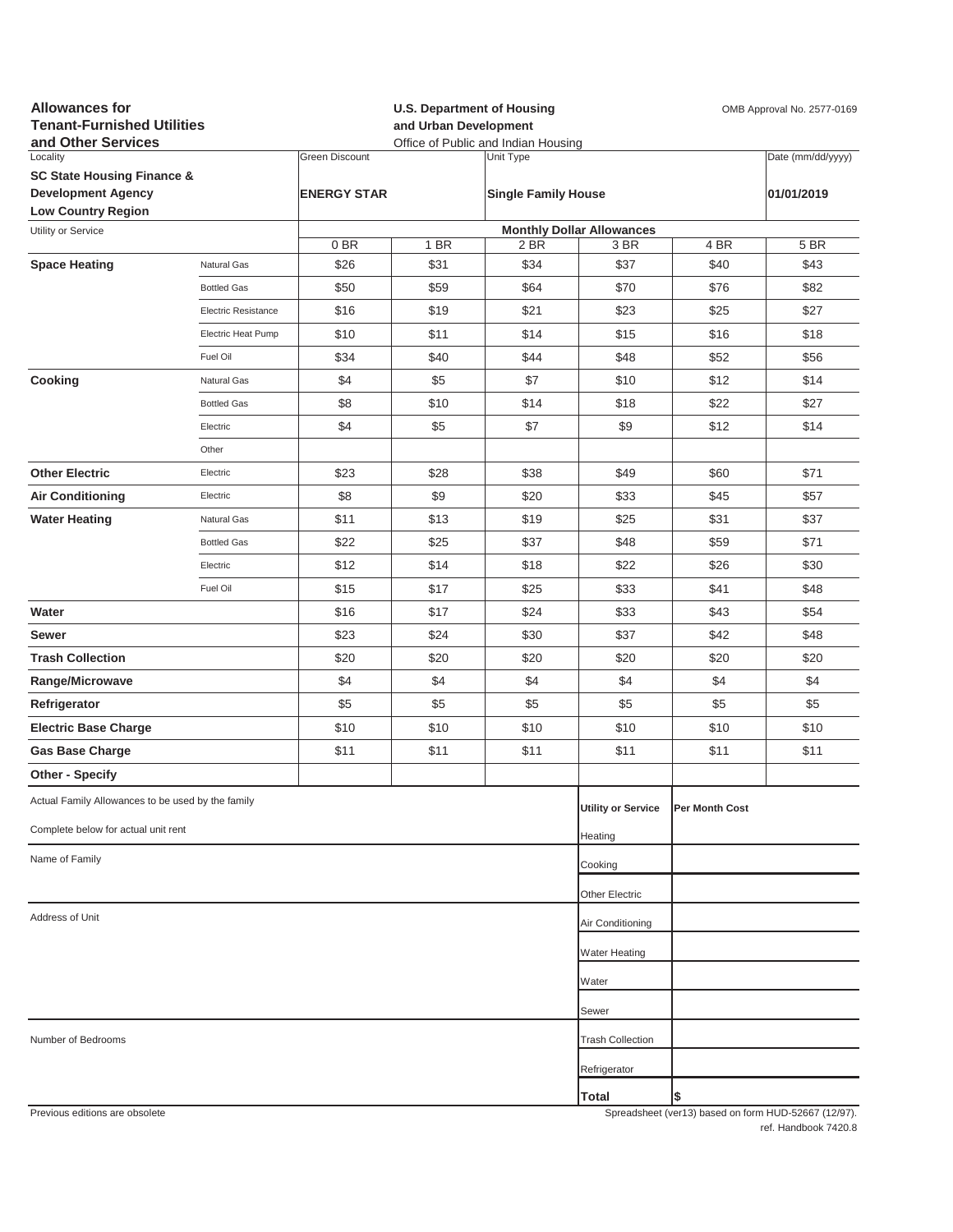| <b>Allowances for</b><br><b>Tenant-Furnished Utilities</b><br>and Other Services |                            |                       | <b>U.S. Department of Housing</b><br>and Urban Development<br>Office of Public and Indian Housing |           |                                  |                | OMB Approval No. 2577-0169                          |
|----------------------------------------------------------------------------------|----------------------------|-----------------------|---------------------------------------------------------------------------------------------------|-----------|----------------------------------|----------------|-----------------------------------------------------|
| Locality                                                                         |                            | <b>Green Discount</b> |                                                                                                   | Unit Type |                                  |                | Date (mm/dd/yyyy)                                   |
| <b>SC State Housing Finance &amp;</b>                                            |                            |                       |                                                                                                   |           |                                  |                |                                                     |
| <b>Development Agency</b><br><b>Low Country Region</b>                           |                            | <b>No</b>             |                                                                                                   |           | Lowrise Apartment (2 - 4 units)  |                | 01/01/2019                                          |
| Utility or Service                                                               |                            |                       |                                                                                                   |           | <b>Monthly Dollar Allowances</b> |                |                                                     |
|                                                                                  |                            | 0BR                   | 1 BR                                                                                              | 2 BR      | 3 BR                             | 4 BR           | 5 BR                                                |
| <b>Space Heating</b>                                                             | Natural Gas                | \$31                  | \$36                                                                                              | \$38      | \$40                             | \$42           | \$44                                                |
|                                                                                  | <b>Bottled Gas</b>         | \$58                  | \$68                                                                                              | \$72      | \$76                             | \$80           | \$84                                                |
|                                                                                  | <b>Electric Resistance</b> | \$14                  | \$17                                                                                              | \$20      | \$23                             | \$25           | \$28                                                |
|                                                                                  | Electric Heat Pump         | \$11                  | \$13                                                                                              | \$15      | \$16                             | \$18           | \$20                                                |
|                                                                                  | Fuel Oil                   | \$40                  | \$47                                                                                              | \$49      | \$52                             | \$55           | \$57                                                |
| Cooking                                                                          | Natural Gas                | \$5                   | \$6                                                                                               | \$9       | \$12                             | \$14           | \$17                                                |
|                                                                                  | <b>Bottled Gas</b>         | \$10                  | \$12                                                                                              | \$17      | \$22                             | \$27           | \$33                                                |
|                                                                                  | Electric                   | \$5                   | \$6                                                                                               | \$9       | \$11                             | \$14           | \$17                                                |
|                                                                                  | Other                      |                       |                                                                                                   |           |                                  |                |                                                     |
| <b>Other Electric</b>                                                            | Electric                   | \$24                  | \$28                                                                                              | \$39      | \$50                             | \$61           | \$72                                                |
| <b>Air Conditioning</b>                                                          | Electric                   | \$13                  | \$15                                                                                              | \$22      | \$29                             | \$36           | \$43                                                |
| <b>Water Heating</b>                                                             | Natural Gas                | \$14                  | \$16                                                                                              | \$24      | \$31                             | \$38           | \$46                                                |
|                                                                                  | <b>Bottled Gas</b>         | \$26                  | \$31                                                                                              | \$45      | \$59                             | \$72           | \$86                                                |
|                                                                                  | Electric                   | \$15                  | \$17                                                                                              | \$22      | \$27                             | \$31           | \$36                                                |
|                                                                                  | Fuel Oil                   | \$18                  | \$21                                                                                              | \$31      | \$40                             | \$50           | \$59                                                |
| Water                                                                            |                            | \$16                  | \$17                                                                                              | \$24      | \$33                             | \$43           | \$54                                                |
| Sewer                                                                            |                            | \$23                  | \$24                                                                                              | \$30      | \$37                             | \$42           | \$48                                                |
| <b>Trash Collection</b>                                                          |                            | \$20                  | \$20                                                                                              | \$20      | \$20                             | \$20           | \$20                                                |
| Range/Microwave                                                                  |                            | \$4                   | \$4                                                                                               | \$4       | \$4                              | \$4            | \$4                                                 |
| Refrigerator                                                                     |                            | \$5                   | \$5                                                                                               | \$5       | \$5                              | \$5            | \$5                                                 |
| <b>Electric Base Charge</b>                                                      |                            | \$10                  | \$10                                                                                              | \$10      | \$10                             | \$10           | \$10                                                |
| <b>Gas Base Charge</b>                                                           |                            | \$11                  | \$11                                                                                              | \$11      | \$11                             | \$11           | \$11                                                |
| Other - Specify                                                                  |                            |                       |                                                                                                   |           |                                  |                |                                                     |
| Actual Family Allowances to be used by the family                                |                            |                       |                                                                                                   |           |                                  |                |                                                     |
|                                                                                  |                            |                       |                                                                                                   |           | <b>Utility or Service</b>        | Per Month Cost |                                                     |
| Complete below for actual unit rent                                              |                            |                       |                                                                                                   |           | Heating                          |                |                                                     |
| Name of Family                                                                   |                            |                       |                                                                                                   |           | Cooking                          |                |                                                     |
|                                                                                  |                            |                       |                                                                                                   |           | Other Electric                   |                |                                                     |
| Address of Unit                                                                  |                            |                       |                                                                                                   |           | Air Conditioning                 |                |                                                     |
|                                                                                  |                            |                       |                                                                                                   |           | Water Heating                    |                |                                                     |
|                                                                                  |                            |                       |                                                                                                   |           | Water                            |                |                                                     |
|                                                                                  |                            |                       |                                                                                                   |           | Sewer                            |                |                                                     |
| Number of Bedrooms                                                               |                            |                       |                                                                                                   |           | <b>Trash Collection</b>          |                |                                                     |
|                                                                                  |                            |                       |                                                                                                   |           | Refrigerator                     |                |                                                     |
|                                                                                  |                            |                       |                                                                                                   |           | <b>Total</b>                     | \$             |                                                     |
| Previous editions are obsolete                                                   |                            |                       |                                                                                                   |           |                                  |                | Spreadsheet (ver13) hased on form HUD-52667 (12/97) |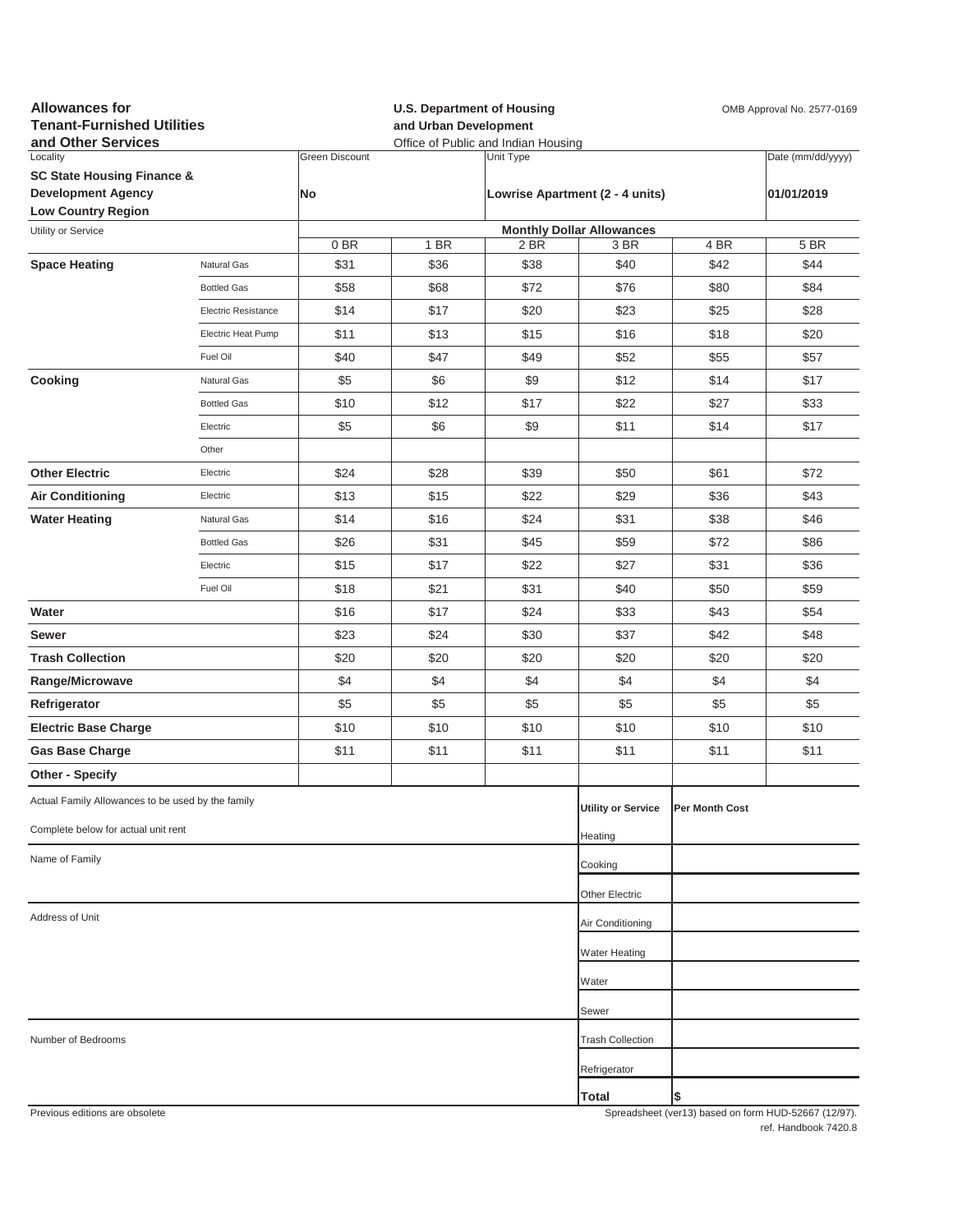| <b>Allowances for</b><br><b>Tenant-Furnished Utilities</b><br>and Other Services |                     |                       | <b>U.S. Department of Housing</b><br>and Urban Development<br>Office of Public and Indian Housing |              |                                  |                | OMB Approval No. 2577-0169                          |
|----------------------------------------------------------------------------------|---------------------|-----------------------|---------------------------------------------------------------------------------------------------|--------------|----------------------------------|----------------|-----------------------------------------------------|
| Locality                                                                         |                     | <b>Green Discount</b> |                                                                                                   | Unit Type    |                                  |                | Date (mm/dd/yyyy)                                   |
| <b>SC State Housing Finance &amp;</b><br><b>Development Agency</b>               |                     | <b>ENERGY STAR</b>    |                                                                                                   |              | Lowrise Apartment (2 - 4 units)  |                | 01/01/2019                                          |
| <b>Low Country Region</b>                                                        |                     |                       |                                                                                                   |              |                                  |                |                                                     |
| Utility or Service                                                               |                     |                       |                                                                                                   |              | <b>Monthly Dollar Allowances</b> |                |                                                     |
| <b>Space Heating</b>                                                             | Natural Gas         | 0BR<br>\$25           | 1 BR<br>\$30                                                                                      | 2 BR<br>\$31 | 3 BR<br>\$33                     | 4 BR<br>\$35   | 5 BR<br>\$36                                        |
|                                                                                  | <b>Bottled Gas</b>  | \$47                  | \$56                                                                                              | \$59         | \$62                             | \$65           | \$69                                                |
|                                                                                  | Electric Resistance | \$12                  | \$14                                                                                              | \$16         | \$19                             | \$21           | \$23                                                |
|                                                                                  | Electric Heat Pump  | \$9                   | \$10                                                                                              | \$12         | \$14                             | \$15           | \$16                                                |
|                                                                                  | Fuel Oil            | \$33                  | \$38                                                                                              | \$40         | \$43                             | \$45           | \$47                                                |
| Cooking                                                                          | Natural Gas         | \$4                   | \$5                                                                                               | \$7          | \$10                             | \$12           | \$14                                                |
|                                                                                  | <b>Bottled Gas</b>  | \$8                   | \$10                                                                                              | \$14         | \$18                             | \$22           | \$27                                                |
|                                                                                  | Electric            | \$4                   | \$5                                                                                               | \$7          | \$9                              | \$12           | \$14                                                |
|                                                                                  | Other               |                       |                                                                                                   |              |                                  |                |                                                     |
| <b>Other Electric</b>                                                            | Electric            | \$19                  | \$23                                                                                              | \$32         | \$41                             | \$50           | \$59                                                |
| <b>Air Conditioning</b>                                                          | Electric            | \$11                  | \$13                                                                                              | \$18         | \$24                             | \$29           | \$35                                                |
| <b>Water Heating</b>                                                             | <b>Natural Gas</b>  | \$11                  | \$13                                                                                              | \$19         | \$25                             | \$31           | \$37                                                |
|                                                                                  | <b>Bottled Gas</b>  | \$22                  | \$25                                                                                              | \$37         | \$48                             | \$59           | \$71                                                |
|                                                                                  | Electric            | \$12                  | \$14                                                                                              | \$18         | \$22                             | \$26           | \$30                                                |
|                                                                                  | Fuel Oil            | \$15                  | \$17                                                                                              | \$25         | \$33                             | \$41           | \$48                                                |
| Water                                                                            |                     | \$16                  | \$17                                                                                              | \$24         | \$33                             | \$43           | \$54                                                |
| Sewer                                                                            |                     | \$23                  | \$24                                                                                              | \$30         | \$37                             | \$42           | \$48                                                |
| <b>Trash Collection</b>                                                          |                     | \$20                  | \$20                                                                                              | \$20         | \$20                             | \$20           | \$20                                                |
| Range/Microwave                                                                  |                     | \$4                   | \$4                                                                                               | \$4          | \$4                              | \$4            | \$4                                                 |
| Refrigerator                                                                     |                     | \$5                   | \$5                                                                                               | \$5          | \$5                              | \$5            | \$5                                                 |
| <b>Electric Base Charge</b>                                                      |                     | \$10                  | \$10                                                                                              | \$10         | \$10                             | \$10           | \$10                                                |
| <b>Gas Base Charge</b>                                                           |                     | \$11                  | \$11                                                                                              | \$11         | \$11                             | \$11           | \$11                                                |
| <b>Other - Specify</b>                                                           |                     |                       |                                                                                                   |              |                                  |                |                                                     |
| Actual Family Allowances to be used by the family                                |                     |                       |                                                                                                   |              | <b>Utility or Service</b>        | Per Month Cost |                                                     |
| Complete below for actual unit rent                                              |                     |                       |                                                                                                   |              | Heating                          |                |                                                     |
| Name of Family                                                                   |                     |                       |                                                                                                   |              | Cooking                          |                |                                                     |
|                                                                                  |                     |                       |                                                                                                   |              |                                  |                |                                                     |
| Address of Unit                                                                  |                     |                       | Other Electric<br>Air Conditioning                                                                |              |                                  |                |                                                     |
|                                                                                  |                     |                       |                                                                                                   |              |                                  |                |                                                     |
|                                                                                  |                     |                       |                                                                                                   |              | Water Heating                    |                |                                                     |
|                                                                                  |                     |                       |                                                                                                   |              | Water                            |                |                                                     |
|                                                                                  |                     |                       |                                                                                                   |              | Sewer                            |                |                                                     |
| Number of Bedrooms                                                               |                     |                       |                                                                                                   |              | <b>Trash Collection</b>          |                |                                                     |
|                                                                                  |                     |                       |                                                                                                   |              | Refrigerator                     |                |                                                     |
|                                                                                  |                     |                       |                                                                                                   |              | Total                            | \$             |                                                     |
| Previous editions are obsolete                                                   |                     |                       |                                                                                                   |              |                                  |                | Spreadsheet (ver13) hased on form HUD-52667 (12/97) |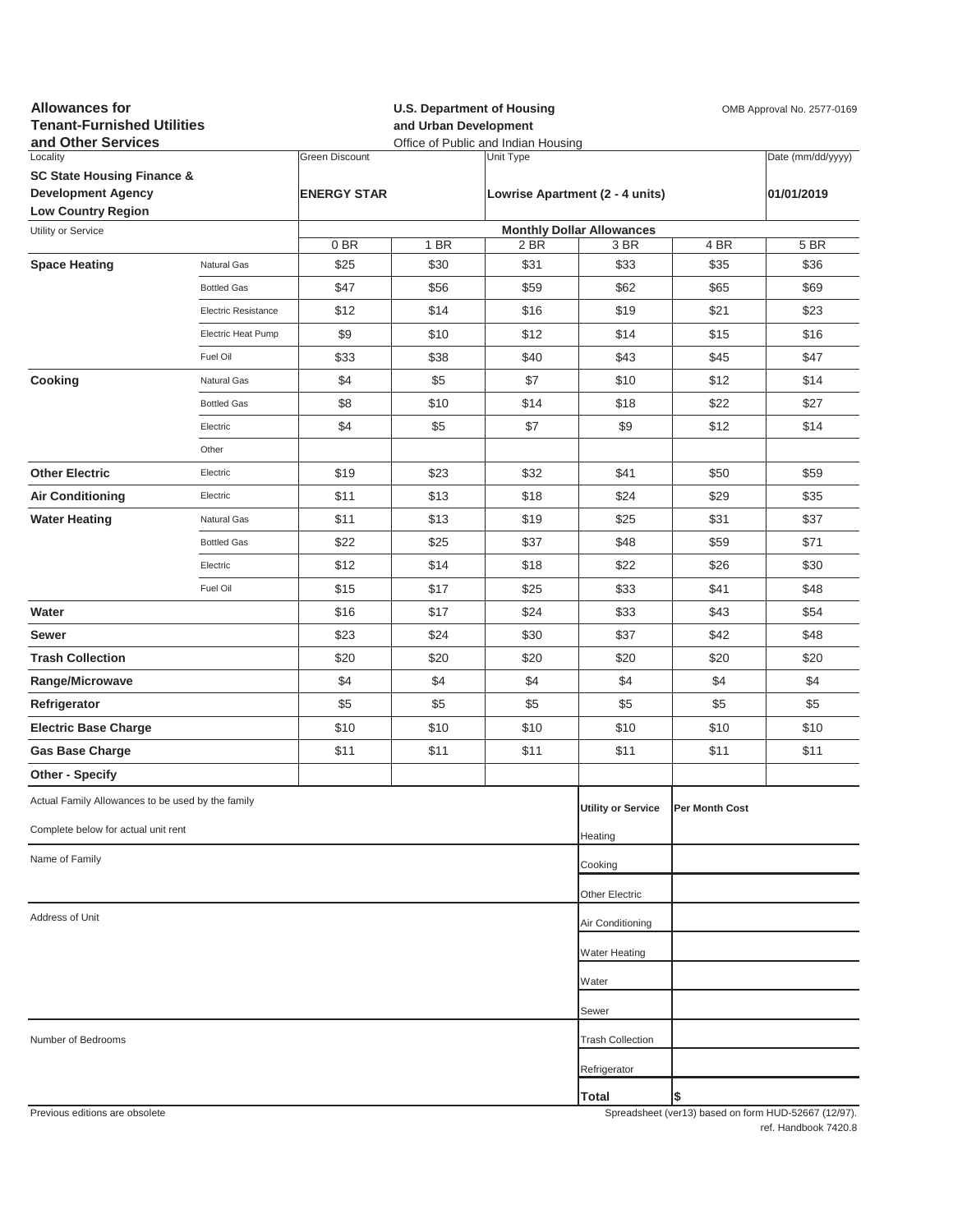| <b>Allowances for</b><br><b>Tenant-Furnished Utilities</b><br>and Other Services |                            |                       |                | <b>U.S. Department of Housing</b><br>OMB Approval No. 2577-0169<br>and Urban Development<br>Office of Public and Indian Housing |                                    |                |                                                     |
|----------------------------------------------------------------------------------|----------------------------|-----------------------|----------------|---------------------------------------------------------------------------------------------------------------------------------|------------------------------------|----------------|-----------------------------------------------------|
| Locality                                                                         |                            | <b>Green Discount</b> |                | Unit Type                                                                                                                       |                                    |                | Date (mm/dd/yyyy)                                   |
| <b>SC State Housing Finance &amp;</b>                                            |                            |                       |                |                                                                                                                                 |                                    |                | 01/01/2019                                          |
| <b>Development Agency</b><br><b>Low Country Region</b>                           |                            | No                    |                |                                                                                                                                 | Larger Apartment Bldgs. (5+ units) |                |                                                     |
| Utility or Service                                                               |                            |                       |                |                                                                                                                                 | <b>Monthly Dollar Allowances</b>   |                |                                                     |
|                                                                                  |                            | 0BR                   | 1 BR           | 2 BR                                                                                                                            | 3 BR                               | 4 BR           | 5 BR                                                |
| <b>Space Heating</b>                                                             | Natural Gas                | \$22                  | \$26           | \$29                                                                                                                            | \$32                               | \$34           | \$37                                                |
|                                                                                  | <b>Bottled Gas</b>         | \$43                  | \$50           | \$55                                                                                                                            | \$60                               | \$65           | \$70                                                |
|                                                                                  | <b>Electric Resistance</b> | \$10                  | \$11           | \$14                                                                                                                            | \$16                               | \$19           | \$21                                                |
|                                                                                  | Electric Heat Pump         | \$8                   | \$10           | \$12                                                                                                                            | \$13                               | \$14           | \$15                                                |
|                                                                                  | Fuel Oil                   | \$29                  | \$34           | \$38                                                                                                                            | \$41                               | \$44           | \$48                                                |
| Cooking                                                                          | Natural Gas                | \$5                   | \$6            | \$9                                                                                                                             | \$12                               | \$14           | \$17                                                |
|                                                                                  | <b>Bottled Gas</b>         | \$10                  | \$12           | \$17                                                                                                                            | \$22                               | \$27           | \$33                                                |
|                                                                                  | Electric                   | \$5                   | \$6            | \$9                                                                                                                             | \$11                               | \$14           | \$17                                                |
|                                                                                  | Other                      |                       |                |                                                                                                                                 |                                    |                |                                                     |
| <b>Other Electric</b>                                                            | Electric                   | \$19                  | \$23           | \$32                                                                                                                            | \$41                               | \$50           | \$59                                                |
| <b>Air Conditioning</b>                                                          | Electric                   | \$12                  | \$14           | \$20                                                                                                                            | \$26                               | \$32           | \$38                                                |
| <b>Water Heating</b>                                                             | Natural Gas                | \$11                  | \$13           | \$19                                                                                                                            | \$25                               | \$31           | \$36                                                |
|                                                                                  | <b>Bottled Gas</b>         | \$21                  | \$25           | \$36                                                                                                                            | \$47                               | \$58           | \$69                                                |
|                                                                                  | Electric                   | \$12                  | \$14           | \$18                                                                                                                            | \$21                               | \$25           | \$29                                                |
|                                                                                  | Fuel Oil                   | \$14                  | \$17           | \$25                                                                                                                            | \$32                               | \$40           | \$47                                                |
| Water                                                                            |                            | \$16                  | \$17           | \$24                                                                                                                            | \$33                               | \$43           | \$54                                                |
| Sewer                                                                            |                            | \$23                  | \$24           | \$30                                                                                                                            | \$37                               | \$42           | \$48                                                |
| <b>Trash Collection</b>                                                          |                            | \$20                  | \$20           | \$20                                                                                                                            | \$20                               | \$20           | \$20                                                |
| Range/Microwave                                                                  |                            | \$4                   | \$4            | \$4                                                                                                                             | \$4                                | \$4            | \$4                                                 |
| Refrigerator                                                                     |                            | \$5                   | \$5            | \$5                                                                                                                             | \$5                                | \$5            | \$5                                                 |
| <b>Electric Base Charge</b>                                                      |                            | \$10                  | \$10           | \$10                                                                                                                            | \$10                               | \$10           | \$10                                                |
| <b>Gas Base Charge</b>                                                           |                            | \$11                  | \$11           | \$11                                                                                                                            | \$11                               | \$11           | \$11                                                |
| Other - Specify                                                                  |                            |                       |                |                                                                                                                                 |                                    |                |                                                     |
| Actual Family Allowances to be used by the family                                |                            |                       |                |                                                                                                                                 | <b>Utility or Service</b>          | Per Month Cost |                                                     |
| Complete below for actual unit rent                                              |                            |                       |                |                                                                                                                                 |                                    |                |                                                     |
| Name of Family                                                                   |                            |                       |                |                                                                                                                                 | Heating<br>Cooking                 |                |                                                     |
|                                                                                  |                            |                       |                |                                                                                                                                 |                                    |                |                                                     |
| Address of Unit                                                                  |                            |                       | Other Electric |                                                                                                                                 |                                    |                |                                                     |
|                                                                                  |                            |                       |                |                                                                                                                                 | Air Conditioning                   |                |                                                     |
|                                                                                  |                            |                       |                |                                                                                                                                 | <b>Water Heating</b>               |                |                                                     |
|                                                                                  |                            |                       |                |                                                                                                                                 | Water                              |                |                                                     |
|                                                                                  |                            |                       |                |                                                                                                                                 | Sewer                              |                |                                                     |
| Number of Bedrooms                                                               |                            |                       |                |                                                                                                                                 | <b>Trash Collection</b>            |                |                                                     |
|                                                                                  |                            |                       |                |                                                                                                                                 | Refrigerator                       |                |                                                     |
|                                                                                  |                            |                       |                |                                                                                                                                 | Total                              | \$             |                                                     |
| Previous editions are obsolete                                                   |                            |                       |                |                                                                                                                                 |                                    |                | Spreadsheet (ver13) hased on form HUD-52667 (12/97) |